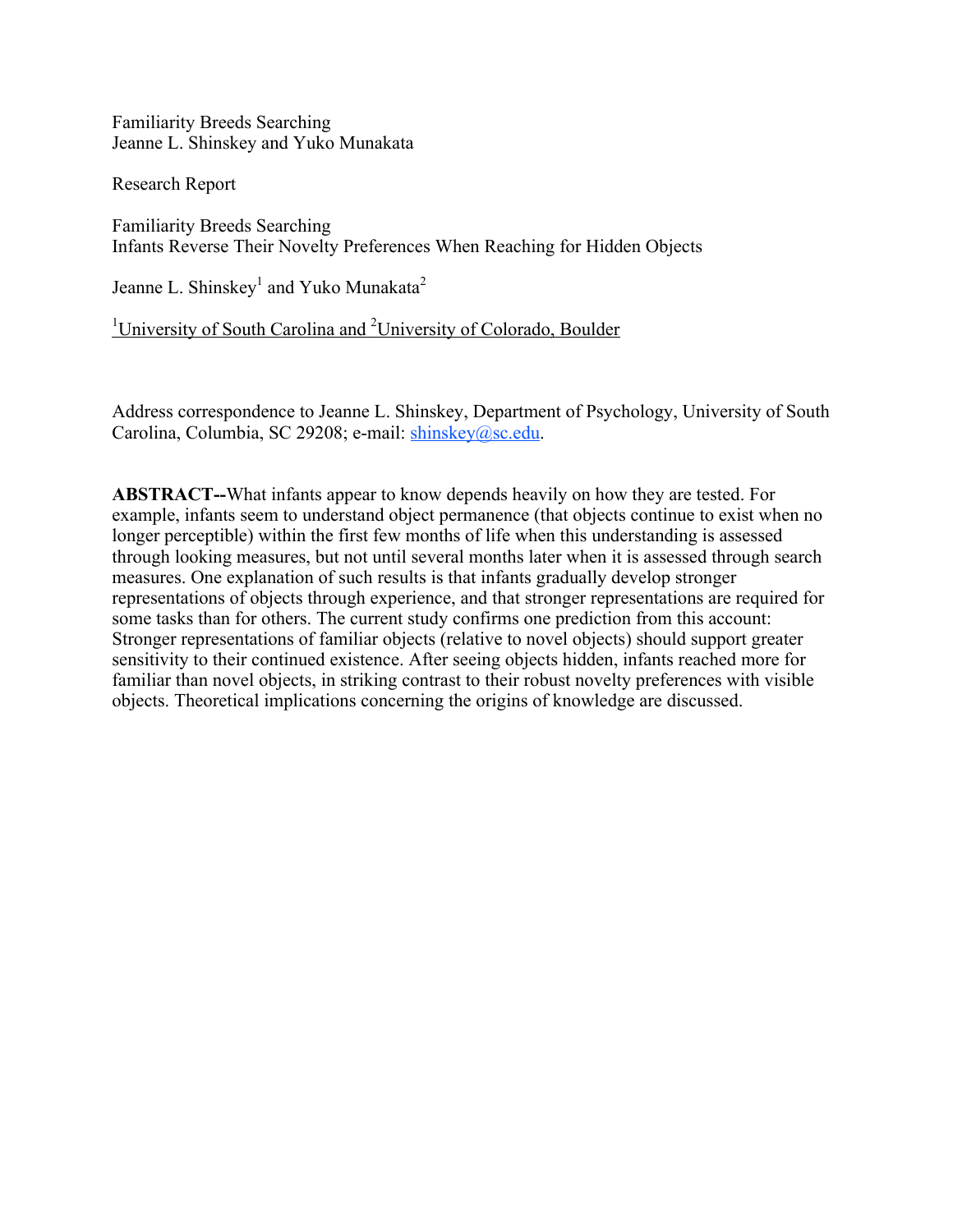Fundamental debates in the study of cognitive development concern the origins of knowledge. Scientists continue to grapple with even basic questions in this domain, because different lines of evidence support divergent interpretations. One example concerns the origins of knowledge about object permanence, or the understanding that objects continue to exist when no longer perceptible. Infants demonstrate sensitivity to object permanence at quite different ages depending on how the concept is measured. Infants as young as 2.5 months look longer at impossible events with hidden objects (e.g., one object seems to pass through the space occupied by a second, hidden object) than at possible events (Spelke, Breinlinger, Macomber, & Jacobson, 1992). Yet infants fail to search for objects hidden in the dark until they are several months older (Goubet & Clifton, 1998; Hood & Willatts, 1986) and search for objects hidden by covers later still (Piaget, 1954; Shinskey & Munakata, 2003). Explaining why infants exhibit such behavioral dissociations in different tasks ostensibly measuring the same concept may critically inform debates surrounding the origins of knowledge.

One explanation for such dissociations suggests that infants gradually develop stronger mental representations of objects through experience, with stronger representations required for some tasks than for others (Munakata, McClelland, Johnson, & Siegler, 1997). Weak representations of a hidden object may support 2.5-month-olds' sensitivity to violations of its permanence, but stronger representations may be necessary to drive 5- to 7-month-olds' manual search in the dark, and even more robust representations to drive 8- to 10-month-olds' search when confronting a visible barrier. According to this graded-representations account and related perspectives, representations of hidden objects may strengthen gradually with experience perceiving and interacting with objects (Fischer & Bidell, 1991; Haith & Benson, 1997; Piaget, 1954). Repeated exposures to a stimulus can produce changes in the patterns of neural activity representing that stimulus, as demonstrated in single-cell recording studies with nonhuman primates (Miller & Desimone, 1994), electrophysiological studies with humans (Curran, 2000), and artificial neural network models (Munakata et al., 1997). Such changes from repeated exposures could strengthen representations of familiar objects, so that these representations can be maintained when the objects are hidden, supporting a developing sensitivity to the continued existence of hidden objects (Munakata et al., 1997). One prediction from this perspective is that infants' sensitivity to object permanence may be greater with familiar objects than with novel objects.

The current study tested this prediction: If infants have stronger representations for familiar than for novel objects, and if these stronger representations support greater sensitivity to the continued existence of the objects when hidden, infants should search more for familiar hidden objects than for novel hidden objects.<sup>1</sup> This prediction may be counterintuitive, because infants typically display robust preferences for novelty over familiarity when stimuli are perceptible, as demonstrated across countless experiments on perception (Fantz, 1964), memory (Diamond, 1995), language (Saffran, Aslin, & Newport, 1996), categorization (Quinn & Eimas, 1996), and number (Lipton & Spelke, 2003). Novelty preferences reflect the efficiency of immature organisms' information processing: Once infants have mastered all the information one stimulus offers, attending to a new stimulus is an adaptive strategy for acquiring large amounts of information in a short time. Indeed, lack of novelty preference in infancy predicts cognitive delays in childhood (Rose  $&$  Feldman, 1995). Thus, the natural prediction is that infants should show novelty preferences with both visible and hidden objects. (Infants sometimes show familiarity preferences under limited circumstances not relevant to the present study, a point we return to in the Discussion.) In contrast, we predicted that robust novelty preferences with visible objects would reverse to familiarity preferences with hidden objects. Stronger representations of familiar objects should lead to less interest in them when visible (and more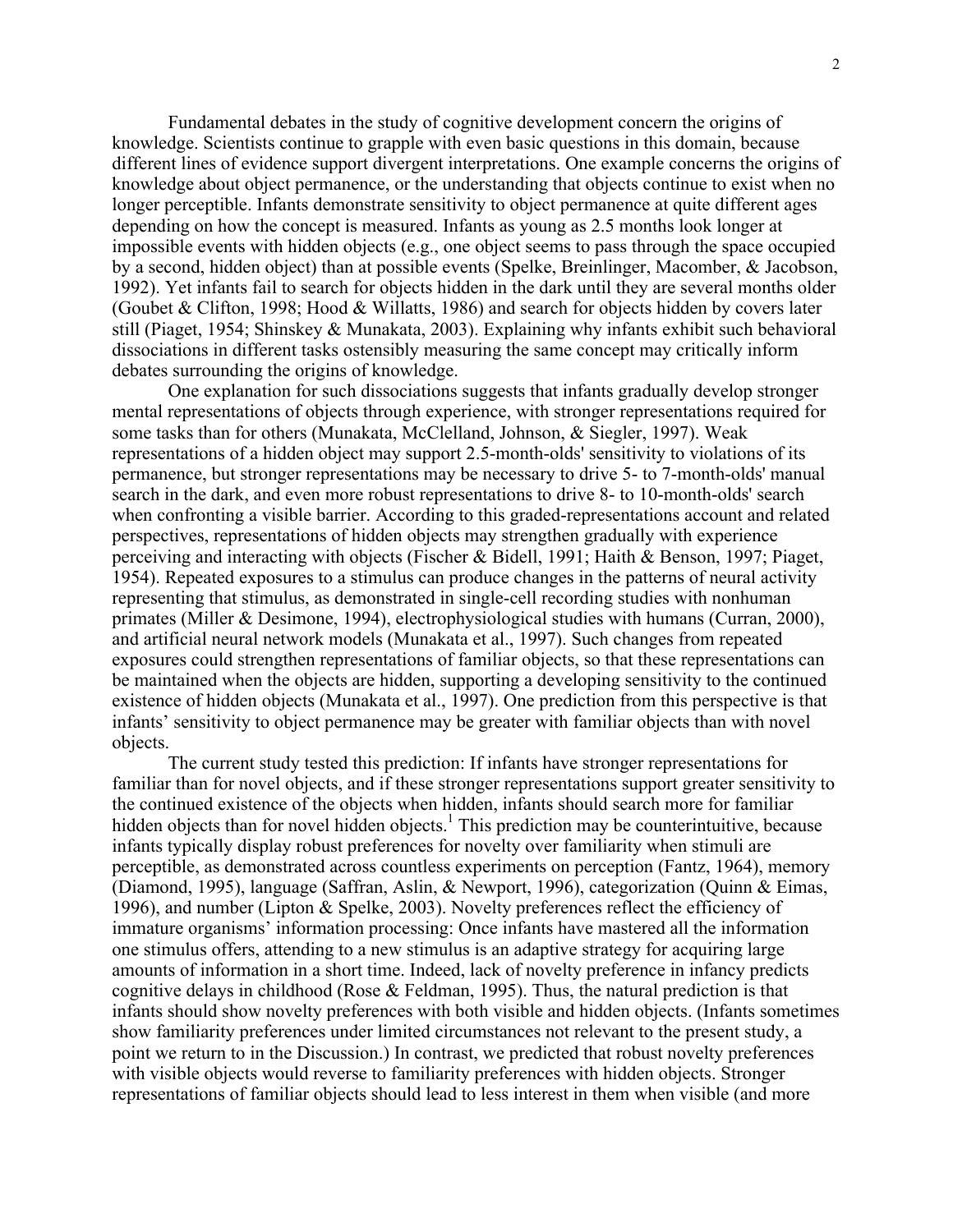exploration of novel objects), but greater sensitivity to their continued existence when they are hidden (and less exploration of novel objects).

## **METHOD**

Twenty-four full-term 7-month-olds participated (range: 7 months 1 day-7 months 21 days;  $\underline{M} = 7$  months 10 days; 12 girls). Fifteen additional infants participated but were excluded because of fussiness (9), experimenter error (3), equipment failure (1), parental interference (1), and difficulty reaching for visible objects (1).

Infants were presented with one object at a time, familiar or novel, under visible or hidden conditions. Stimuli consisted of clay objects differing in shape and color and were designed to reduce the risk that infants would have inherent preferences among them. To equate for attractiveness, we counterbalanced the object designated familiar across infants.

We hid objects using darkness, as in previous studies (Goubet & Clifton, 1998; Hood  $\&$ Willatts, 1986), to minimize motor and problem-solving demands and to equate reaching demands for visible and hidden objects. A video camera equipped with infrared light for taping in the dark recorded infants from above. Strips of glow-in-the-dark tape flanked the search space to orient infants in the dark without revealing the object.

The procedure began with six 7-s trials of familiarization with the dark, followed by a familiarization phase in which we presented infants with the same object on repeated trials during which they were allowed 7 s to reach. Familiarization ended when the infant stopped reaching for the object on 2 consecutive trials or reached for a maximum 24 trials ( $M = 14$ ,  $SE =$ 1.44). Each infant then received 16 test trials, 4 trials each of four events: familiar-visible, novelvisible, familiar-hidden, and novel-hidden (see Fig. 1). The familiar-visible event was identical to familiarization trials: We presented the familiar object on each trial and allowed the infant 7s to reach. The novel-visible event was identical to the familiar-visible event except that a different novel object was presented on each trial. Familiar-hidden and novel-hidden events were identical to familiar-visible and novel-visible events, respectively, except that after infants fixated the object, we hid the object in the dark by turning off the light, and a different set of novel objects was used for the novel-hidden events. The four trials for each event were blocked together, with blocks presented in one of eight counterbalanced orders.

On familiarization and test trials, a reach was scored if the infant's hand crossed into the half-circle (10-cm diameter) surrounding the object and was less than 9 cm above the table. These criteria helped equate the reaching demands for visible and hidden objects, and allowed infants to reach without a precise object grasp. Because the experimenter could not see the infant's behavior in the dark, an observer watched the session on a monitor from a lightproof booth in the room, signaling the experimenter with a beeping sound over an earphone when the infant reached. To prevent the infant from executing a reach in the dark that he or she had planned in the light, the experimenter instructed the parent to restrain the infant's hands, ensured that the infant fixated the object, turned the light off, waited 1 s, and then tapped the parent's foot as the signal to release the infant's hands. To equate hidden and visible trials, the experimenter signaled the parent 1 s after ensuring the infant fixated the object on the visible trials.

In addition to the primary coder, two secondary coders who were blind to the study hypotheses scored nonoverlapping halves of the data. Reliability between the primary coder and the blind coders was 98.44% (agreement on 378 out of 384 trials).

## RESULTS

As predicted, when objects were visible, infants reached more for novel objects than for the familiar object, but when objects were hidden, they reversed this strong novelty preference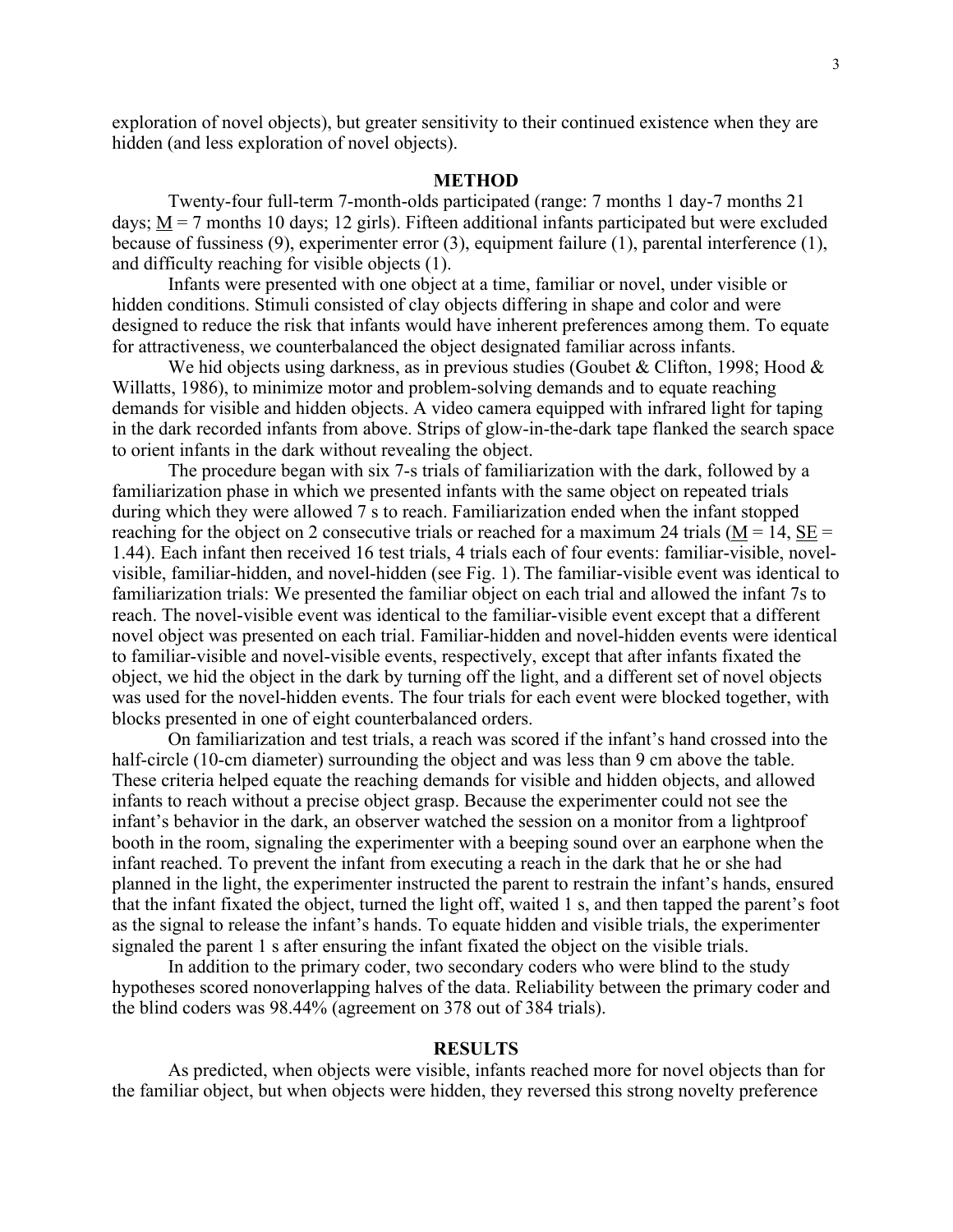by reaching more for the familiar object than for novel objects. Analysis of variance yielded a significant interaction of visibility with familiarity,  $\underline{F}(1, 23) = 51.33$ ,  $\underline{p} < .001$ ,  $\eta_{\underline{p}}^2 = .69$ .<sup>2</sup> When objects were visible, infants reached for a novel object on  $88\%$  (SE = 5%) of trials and for the familiar object on 39% (SE = 6%) of trials,  $t(23) = 7.83$ ,  $p < .001$ ,  $d = 1.88$ . In contrast, when objects were hidden, infants reached for a novel object on only 20% ( $SE = 5\%$ ) of trials and for the familiar object on 32% ( $SE = 7\%$ ) of trials,  $t(23) = -2.97$ ,  $p < .01$ ,  $d = 0.48$ . Nonparametric analyses revealed a similar pattern (see Fig. 2a for the numbers of infants showing a novelty preference vs. a familiarity preference). On visible trials, 20 infants reached more for novel objects than for the familiar object, whereas none reached more for the familiar object, and 4 reached equally for the two kinds of objects, Wilcoxon  $Z = -3.98$ ,  $p < .001$ . In contrast, on hidden trials, only 3 infants reached more for novel objects than for the familiar object, whereas 13 reached more for the familiar object, and 8 reached equally for the two kinds of objects, Wilcoxon  $\underline{Z}$  = -2.56,  $\underline{p}$  < .05. Of these latter 8 infants, 7 failed to reach at all, rather than reaching indiscriminately.

Results were also consistent with object representations strengthening with experience in that the effect increased over trials, as indicated by a three-way interaction of visibility, familiarity, and trial (1 vs. 4),  $\frac{1}{2}(1, \underline{N} = 24) = 17.04$ ,  $\underline{p} < .0001$ . This effect was driven by changes across trials with the familiar object only (Fig. 2b). Reaching for the familiar object increased across trials when it was hidden,  $^{2}(1, N = 24) = 5.54$ , p < .05, but showed a trend to decrease across trials when it was visible,  $\frac{1}{2}(1, \overline{N} = 24) = 3.14$ ,  $\overline{p} = .076$ . In contrast, reaching for novel objects did not change.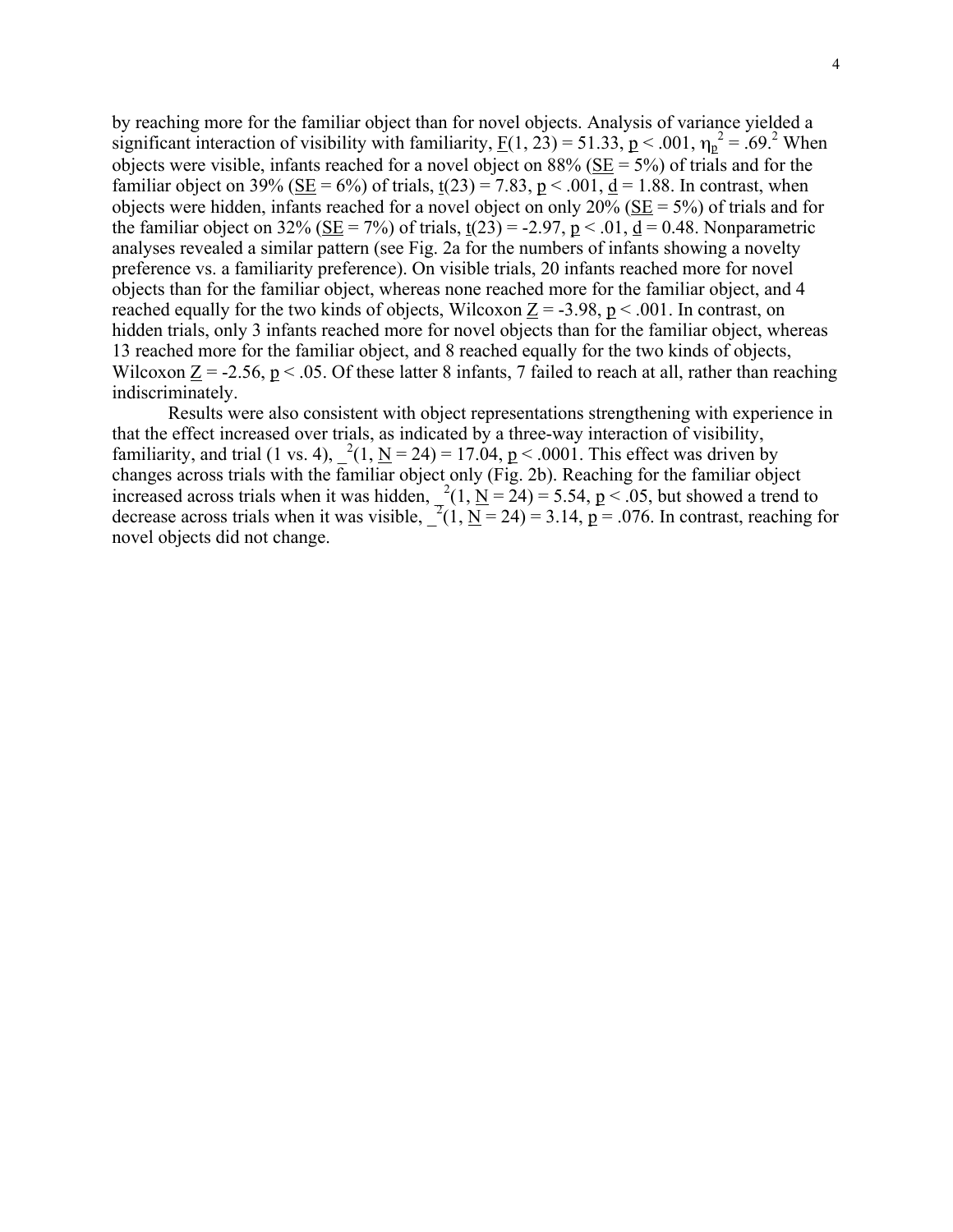

Familiar-Visible Novel-Visible





Familiar-Hidden Novel-Hidden



Fig. 1. Examples of the four test events. Hidden events are illustrated using infrared photography but were completely dark from the infant's perspective, except for the glow-in-the-dark strips on the sides. The black half-circle on the table was used by coders to score reaches.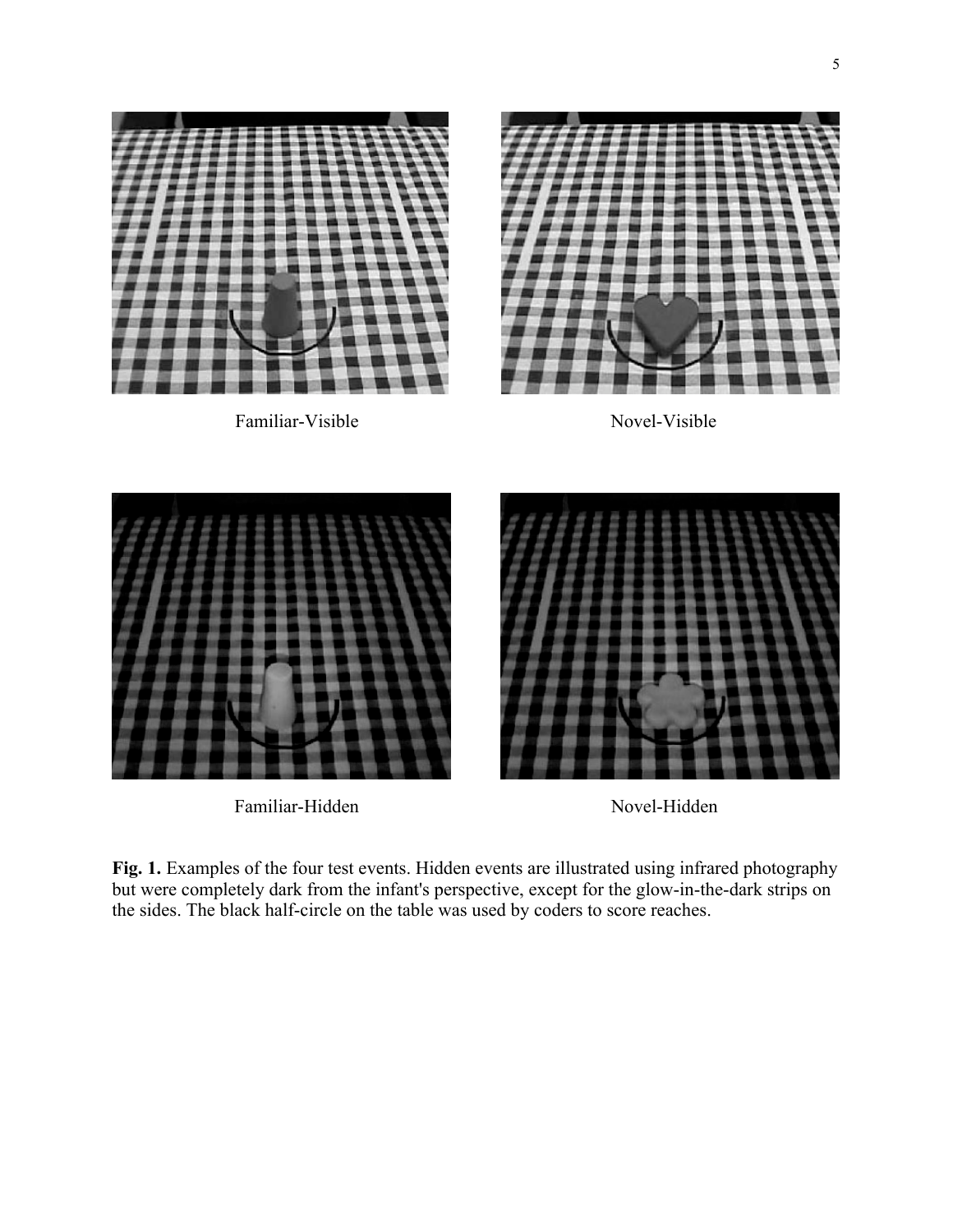



Fig. 2. Infants' reaching for novel and familiar objects, when visible and hidden. The graphs show the percentage of infants exhibiting novelty and familiarity preferences (a) and the percentage of infants reaching for the object as a function of trial number (b).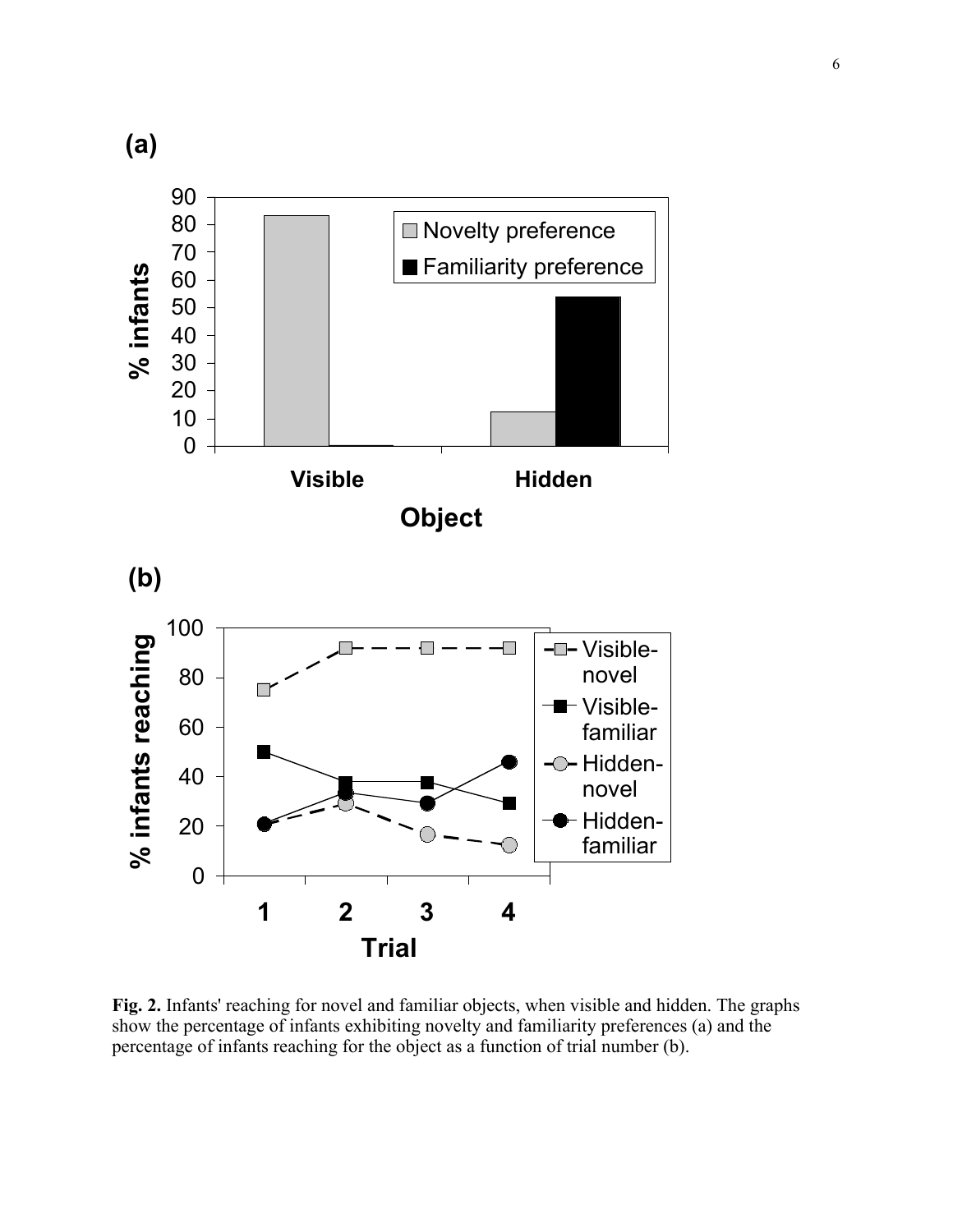## DISCUSSION

As predicted, when objects were hidden, infants reached more for a familiar object than for novel objects, in direct contrast to their novelty preference with visible objects. This is the first demonstration of its kind. Although infants in other studies have displayed familiarity preferences with visible stimuli under certain circumstances, these results reflect insufficient processing of the familiar stimulus because of infants' age, stimulus complexity, or limited familiarization time (Hunter & Ames, 1988; Meltzoff & Borton, 1979). In contrast, in the current study, infants' strong novelty preference with visible objects demonstrated that the infants processed the familiar object sufficiently. Yet they still reached more for the familiar object than for novel objects when objects were hidden. Stronger representations of familiar objects (relative to novel objects) can thus lead to reduced exploration when they are visible, but greater exploration when they are hidden.

Changes in representations can occur with even relatively brief experiences. In the present experiment, reaching for the familiar object more than doubled across trials when it was hidden, but tended to decrease across trials when it was visible (whereas reaching for novel objects did not change). This pattern suggests that the representation of the familiar object strengthened over only four trials in one experimental session. Likewise, in previous research, merely 2 min of experience tracking a visible moving object enhanced 4-month-olds' anticipations of the object's reappearance when its trajectory was briefly occluded (Johnson, Amso, & Slemmer, 2003).

These results inform several perspectives on the origins of physical knowledge. According to the graded-representations account motivating this study, learning from repeated exposures to stimuli may strengthen the ability to represent hidden objects' continued existence. Weak representations of hidden objects may suffice for some tasks but not others, leading to the behavioral dissociations observed across development. From this perspective, understanding of concepts such as object permanence may originate in learning from specific experiences. Such learning may begin with familiar objects, only later generalizing to all objects. Neural network models have demonstrated how such generalization processes may rely on neural regions (e.g., prefrontal cortex) with computational processes distinct from those of other regions for processing specific objects (Rougier, Noelle, Braver, Cohen, & O'Reilly, 2005). This gradedrepresentations perspective complements a shift in the study of some areas of cognitive development toward a focus on the remarkable specificity of infants' knowledge (e.g., Baillargeon, 2004) and the effects of specific experiences on learning (e.g., Thelen & Smith, 1994).

In contrast, some researchers posit that initial knowledge takes the form of abstract principles that may be innate (e.g., Marcus, 1998; Spelke et al., 1992). From this perspective, behaviors inconsistent with abstract principles (e.g., looking-reaching dissociations) reflect performance factors rather than competence. For example, infants might have a concept of object permanence but fail to reach for hidden objects because of deficits in problem-solving skills (e.g., removing a barrier to obtain an object; Diamond, 1991). Or infants might have a concept of object permanence but not remember novel objects as well as familiar objects. Studies show that some potential performance factors do not fully explain infants' behavior (e.g., Shinskey & Munakata, 2001), but additional performance factors could be posited to explain behaviors appearing inconsistent with abstract principles. However, the growing number of performance factors reduces the explanatory power of abstract-principles accounts. In addition, apparent changes in performance factors can actually emerge from changes in knowledge representations (MacDonald & Christiansen, 2002; Munakata et al., 1997).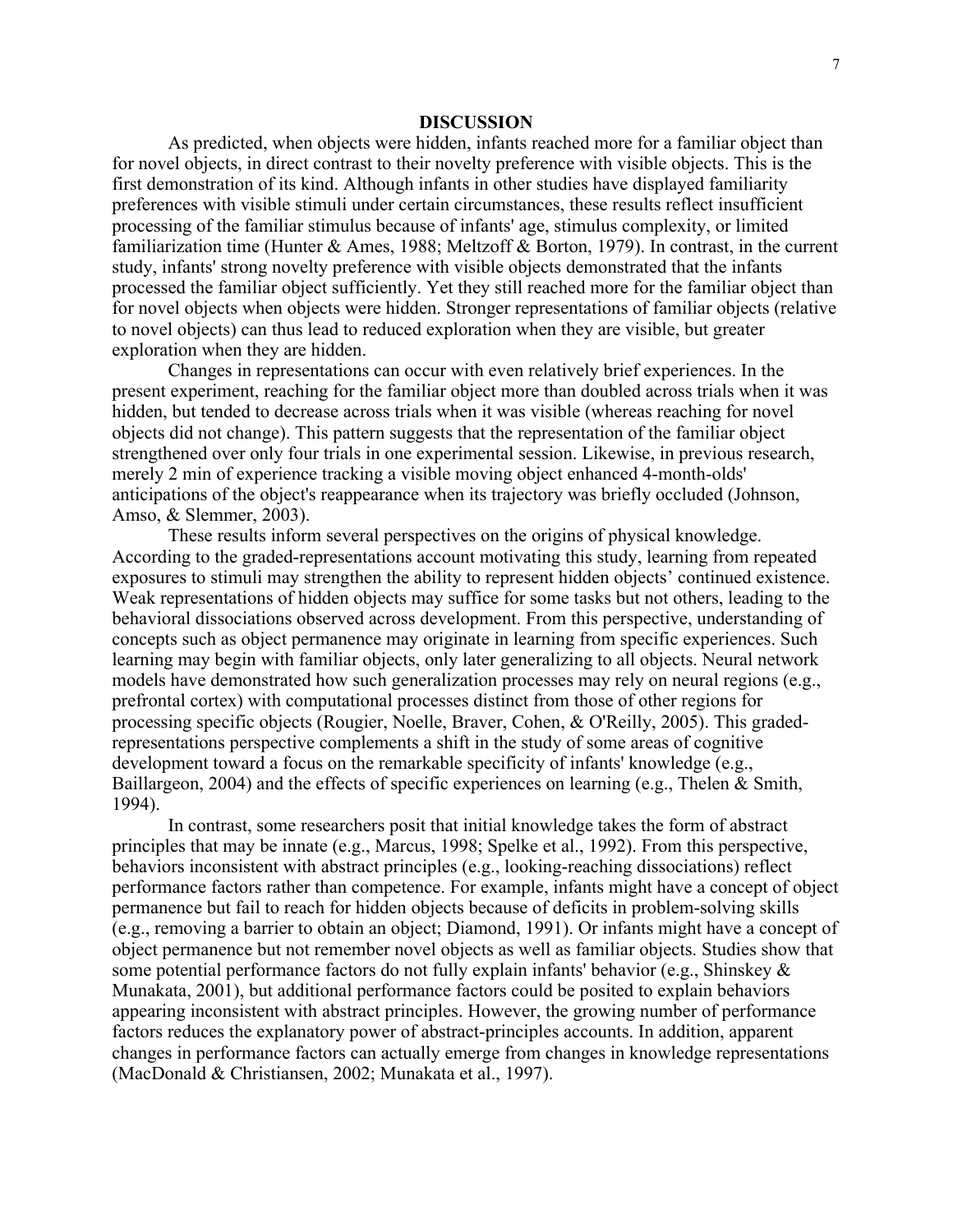A more recent treatment of cognitive development focuses on cognitive load; infants' failures on various tasks may reflect their limited resources being overloaded by processing demands, from actions and physical reasoning (Boudreau & Bushnell, 2000; Keen, Carrico, Sylvia, & Berthier, 2003). Infants may succeed in looking tasks earlier than reaching tasks because of differences in action complexity. Or, when objects are hidden, infants may reach more for familiar than novel objects because representing novel objects requires more cognitive effort. From this perspective, infants fail not because they lack problem-solving skills or understanding of object permanence, but because when either problem solving or object representation becomes difficult, the other suffers. Some forms of the cognitive-load account may be compatible with abstract-principles approaches, for example, if cognitive load is viewed as a performance factor preventing infants from revealing underlying competence. Other forms of the cognitive-load account may be compatible with the graded-representations account, for example, if remembering novel objects is more effortful than remembering familiar objects because of the nature of the representations of those objects.

Further specifying and differentiating such possibilities will be an important step in understanding why infants' apparent knowledge varies so greatly depending on the testing method. The current findings provide an important constraint in this process: As infants begin searching when objects are hidden, they demonstrate greater sensitivity to the continued existence of familiar objects than novel objects, despite robust novelty preferences when objects are visible. Reconciling such variations in infant sensitivity should ultimately inform fundamental questions concerning the origins of knowledge.

Acknowledgments—This research was supported by National Institute of Child Health and Human Development Grants HD08727 (J.L.S.) and HD37163 (Y.M.). We thank Randy O'Reilly, Piotr Winkielman, Tim Curran, Eliana Colunga, Leslie Carver, Suzanne Swan, the Cognitive Development Center at the University of Colorado, Boulder, and the Cognitive Development Lab at the University of South Carolina for feedback on drafts of the manuscript. We also thank Bret Harris, Christina Briegleb, Amanda Bowles, Chelsea Glasscock, and the Cognitive Development Center for research assistance.

## **REFERENCES**

- Baillargeon, R. (2004). Infants' physical world. Current Directions in Psychological Science, 13, 89-94.
- Boudreau, J.P., & Bushnell, E.W. (2000). Spilling thoughts: Configuring attentional resources in infants' goal-directed actions. Infant Behavior & Development, 23, 543-566.
- Curran, T. (2000). Brain potentials of recollection and familiarity. Memory & Cognition, 28, 923-938.
- Diamond, A. (1991). Neuropsychological insights into the meaning of object concept development. In S. Carey & R. Gelman (Eds.), The epigenesis of mind (pp. 67-110). Hillsdale, NJ: Erlbaum.
- Diamond, A. (1995). Evidence of robust recognition memory early in life even when assessed by reaching behavior. Journal of Experimental Child Psychology, 59, 419-456.
- Fantz, R.L. (1964). Visual experience in infants: Decreased attention to familiar patterns relative to novel ones. Science, 146, 668-670.
- Fischer, K.W., & Bidell, T. (1991). Constraining nativist inferences about cognitive capacities. In S. Carey & R. Gelman (Eds.), The epigenesis of mind (pp. 199-235). Hillsdale, NJ: Erlbaum.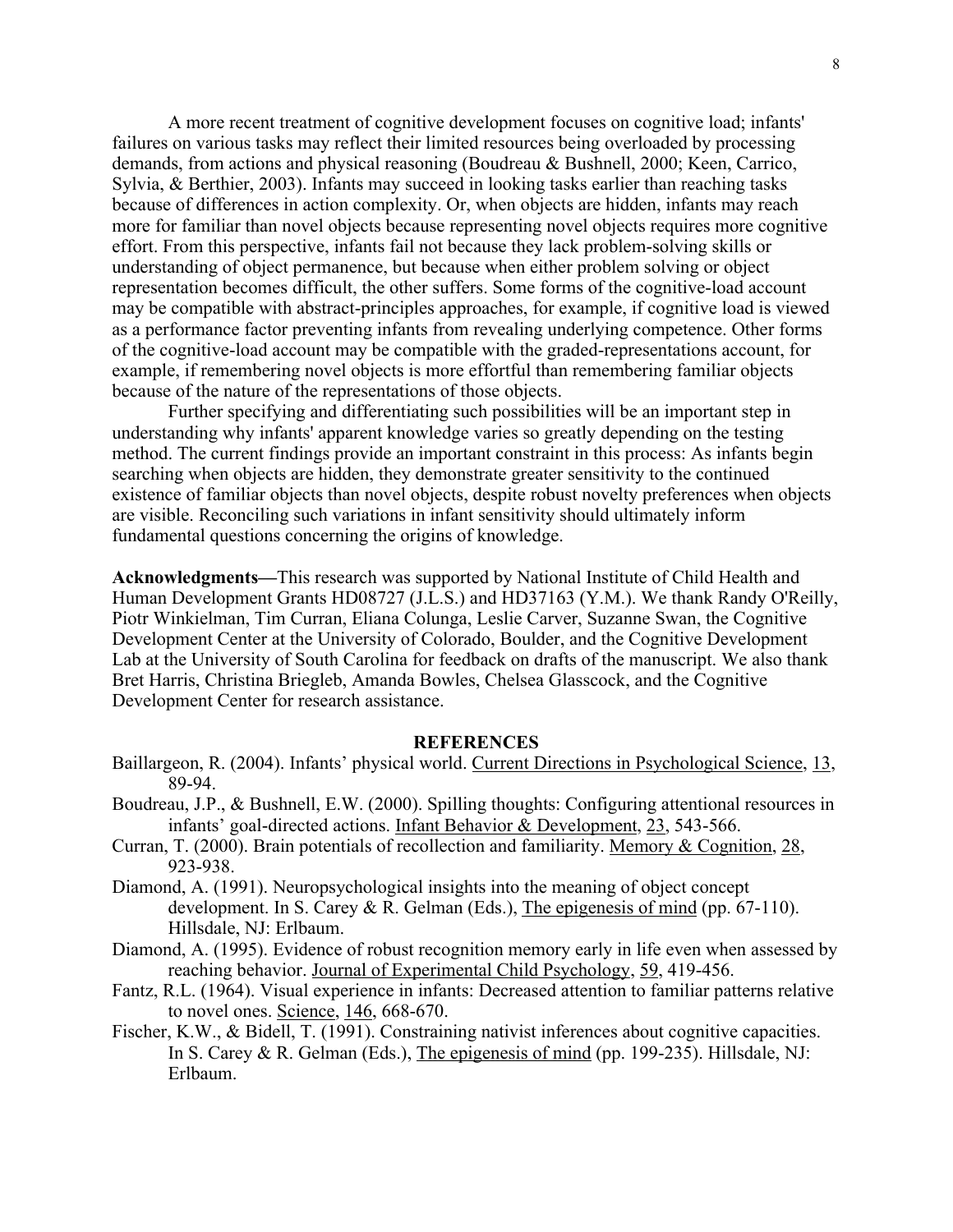- Goubet, N., & Clifton, R.K. (1998). Object and event representation in 6 -month-old infants. Developmental Psychology, 34, 63-76.
- Haith, M.M., & Benson, J. (1997). Infant cognition. In W. Damon (Series Ed.) & R. Siegler & D. Kuhn (Vol. Eds.), Handbook of child psychology: Vol. 2. Cognition, perception, and language (5th ed., pp. 199–254). New York: Wiley.
- Hood, B., & Willatts, P. (1986). Reaching in the dark to an object's remembered position: Evidence for object permanence in 5-month-old infants. British Journal of Developmental Psychology, 4, 57-65.
- Hunter, M.A., & Ames, E.W. (1988). A multifactor model of infant preferences for novel and familiar stimuli. Advances in Infancy Research, 5, 69-95.
- Jackson, E., Campos, J.J., & Fischer, K.W. (1978). The question of decalage between object permanence and person permanence. Developmental Psychology, 14, 1-10.
- Johnson, S.P., Amso, D., & Slemmer, J.A. (2003). Development of object concepts in infancy: Evidence for early learning in an eye-tracking paradigm. Proceedings of the National Academy of Sciences, USA, 100, 10568-10573.
- Keen, R., Carrico, R.L., Sylvia, M.R., & Berthier, N.E. (2003). How infants use perceptual information to guide action. Developmental Science, 6, 221-231.
- Legerstee, M. (1994). The role of familiarity and sound in the development of person and object permanence. British Journal of Developmental Psychology, 12, 455-468.
- Lipton, J.S., & Spelke, E.S. (2003). Origins of number sense: Large-number discrimination in human infants. Psychological Science, 14, 396-401.
- MacDonald, M.C., & Christiansen, M.H. (2002). Reassessing working memory: Comment on Just and Carpenter (1992) and Waters and Caplan (1996). Psychological Review, 109, 35-54.
- Marcus, G.F. (1998). Can connectionism save constructivism? Cognition, 66, 153-182.
- Meltzoff, A.N., & Borton, R.W. (1979). Intermodal matching by human neonates. Nature, 282, 403-404.
- Miller, E.K., & Desimone, R. (1994). Parallel neuronal mechanisms for short-term memory. Science, 263, 520-522.
- Munakata, Y., McClelland, J.L., Johnson, M.H., & Siegler, R.S. (1997). Rethinking infant knowledge: Toward an adaptive process account of successes and failures in object permanence tasks. Psychological Review, 104, 686-713.
- Piaget, J. (1954). The construction of reality in the child. New York: Basic Books.
- Quinn, P.C., & Eimas, P.D. (1996). Perceptual cues that permit categorical differentiation of animal species by infants. Journal of Experimental Child Psychology, 63, 189-211.
- Rose, S.A., & Feldman, J.F. (1995). Prediction of IQ and specific cognitive abilities at 11 years from infancy measures. Developmental Psychology, 31, 685-696.
- Rougier, N.P., Noelle, D., Braver, T.S., Cohen, J., & O'Reilly, R.C. (2005). Prefrontal cortex and the flexibility of cognitive control: Rules without symbols. Proceedings of the National Academy of Sciences, 102, 7338-7343.
- Saffran, J.R., Aslin, R.N., & Newport, E.L. (1996). Statistical learning by 8-month-old infants. Science, 274, 1926-1928.
- Shinskey, J.L., & Munakata, Y. (2001). Detecting transparent barriers: Clear evidence against the means-end deficit account of search failures. Infancy, 2, 395-404.
- Shinskey, J.L., & Munakata, Y. (2003). Are infants in the dark about hidden objects? Developmental Science, 6, 273-282.
- Spelke, E.S., Breinlinger, K., Macomber, J., & Jacobson, K. (1992). Origins of knowledge. Psychological Review, 99, 605-632.